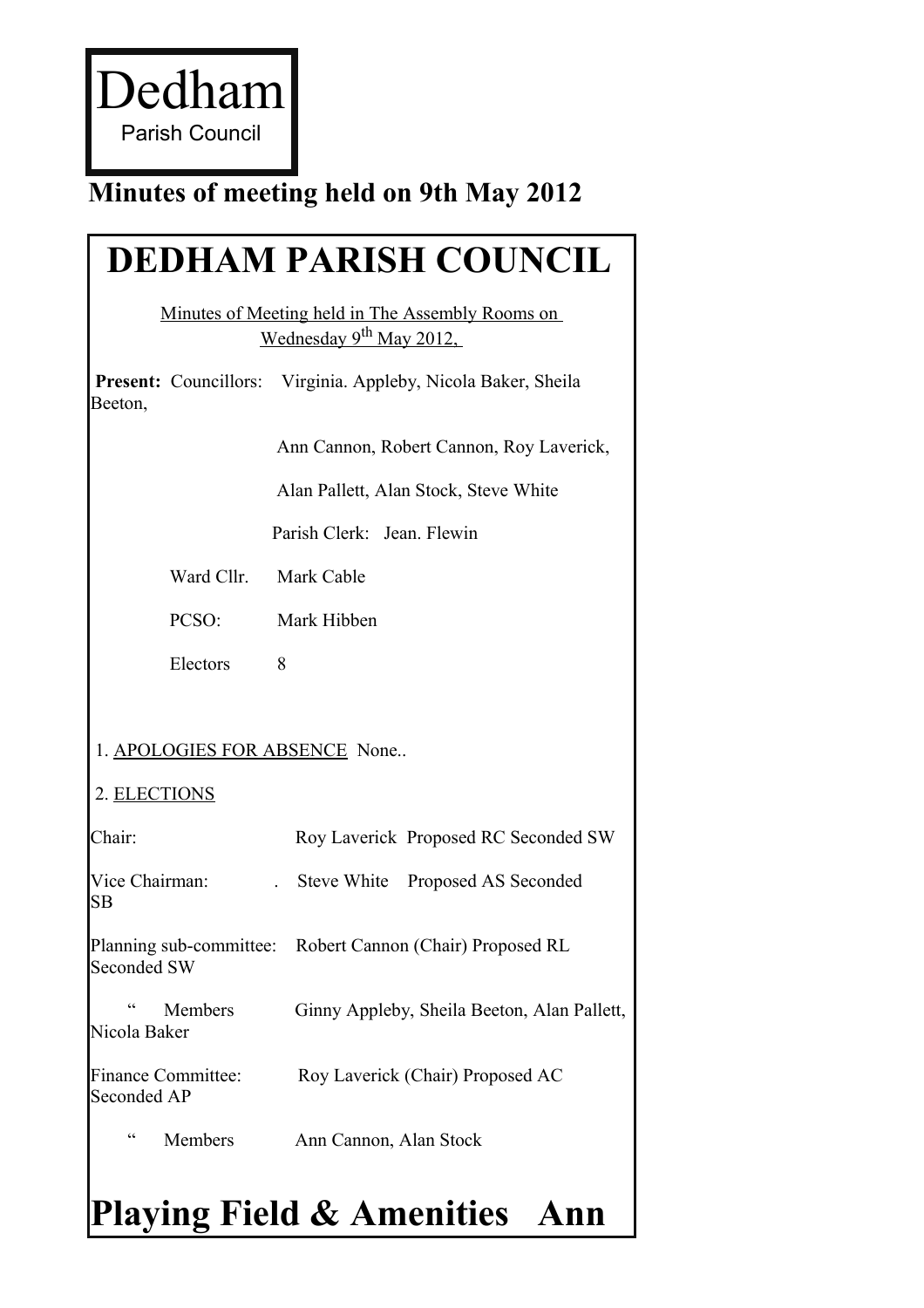# **Cannon, Roy Laverick**

Footpaths: Sheila Beeton, Steve White

Press Officer/Emergency Co-ordinator. Steve White

Transport Representative: Sheila Beeton

Duchy Barn Representative Ginny Appleby

CALC Representative

Tree Warden Nicola Baker Proposed RC Seconded VA

3. MINUTES OF PREVIOUS MEETING having been circulated were approved.

4. REPORT OF WARD COUNCILLOR Cllr. Laverick welcomed the newly elected Ward Councillor, Mark Cable. Cllr. Cable acknowledged that Christopher Garnett was a hard act to follow but that he would be working closely with him in the immediate future.

### 5. MATTERS ARISING

(a) Duchy Barn Shed The new Duchy Barn Shed was officially opened last week and all accounts settled. Many compliments had been received and the Parish Council wished to record its thanks to the builder Peter Gibbins and his bricklayer Ben Chandler for the excellent work done and support given. The Chairman said thanks were also due to Mrs. Cannon for undertaking this important project and for the hard work involved in reaching such a successful conclusion.

(b) Royal Square A letter has been sent to Mr. Penny, CBC, informing him of the anticipated costs involved in re-surfacing Royal Square and The Drift. Cllr. Cannon has since contacted him with further details to ensure that funding will be available from the 106 money and that this money is earmarked accordingly.

(c) Offensive Language on Football Field It appears that despite various approaches to the football club this problem still remains. The Parish Council is prepared to take a robust stand to the extent that football could be banned from the sports field and members agreed that unless matters improve this threat will become a reality. Now that the football season has finished a meeting is being arranged with the Chairman of the Sports Club and the Parish Council to try to overcome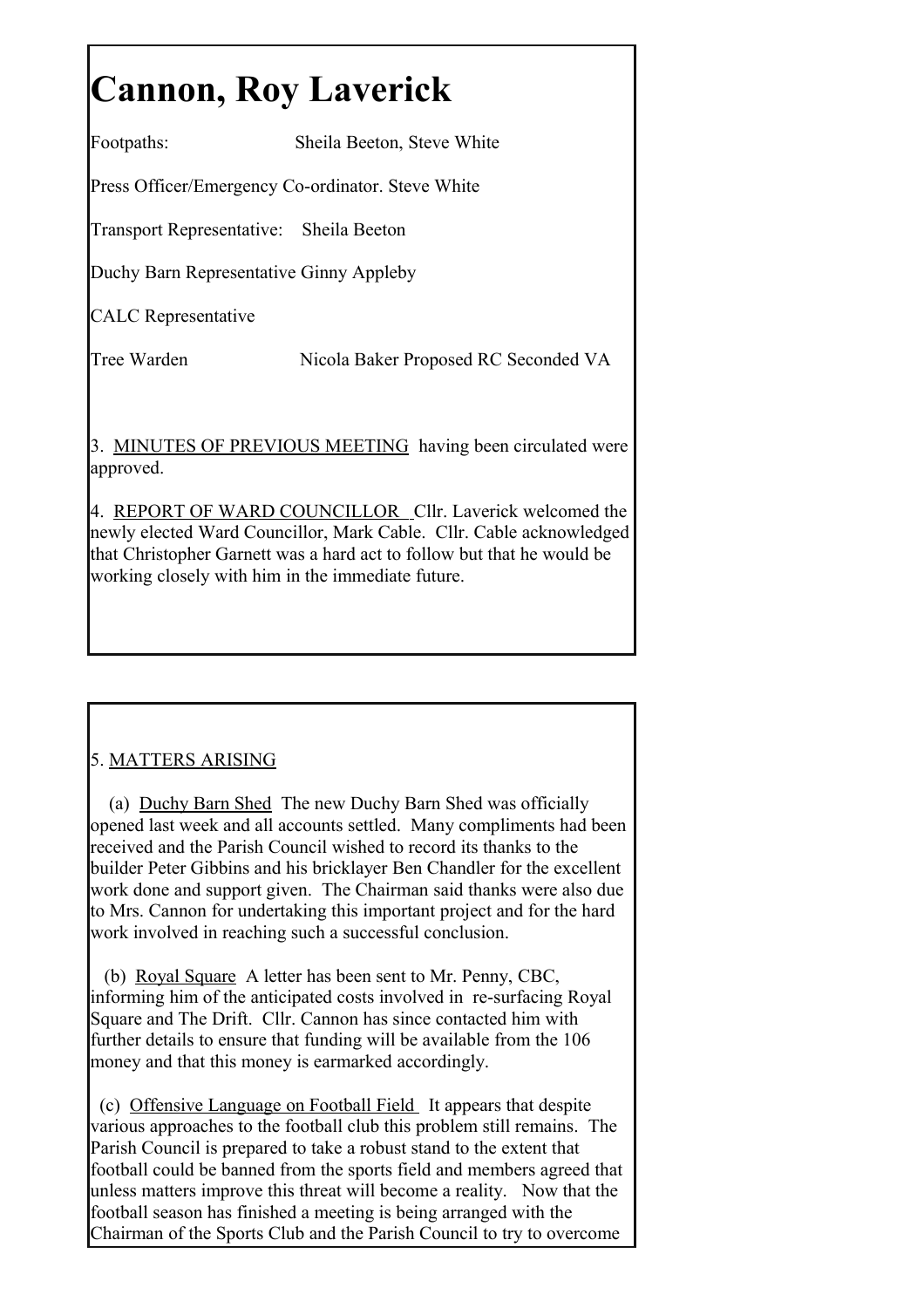this impasse. Cllr. Laverick will attend and other councillors are welcome to join him.

It was suggested that at the start of the next season random checks should be made and if the football clubs are not able to control the language of their players the Parish Council will take drastic action.

(d) High Street Odours Anglian Water and EHO are still in the process of investigating the problem. Bad odours have again been notified and Cllr. White awaits an update.

(e) Microlites It is understood that Babergh Environmental Health have spoken to the parties concerned. It is hoped that the "28 days in 12 months" ruling will apply and there should be no problems in the foreseeable future.

(f) RCCE Housing Needs Survey For the benefit of new Councillors the reasons behind the production of this document were explained.

(g) Street Furniture Highways have agreed to look into the problems of items appearing on the footpath in the High Street, i.e. tables and chairs and A-boards.

If necessary they will contact the shops concerned by letter.

(h) Map - Dedham Housing Following a request from Stratford St. Mary First Responders Mr. Bob Foster kindly agreed to produce a map of houses in Dedham for their use. This will shortly be available.

(i) Royal Mail Vans Cllr. Laverick has been advised that in future the Royal Mail vans will use the Mill Lane car park and not the coach park. Cllr. Ann Cannon will enquire of CBC why the overspill car park has not yet been opened.

5. HAVE YOUR SAY Brian Hindley raised the question of a NAP representative and kindly agreed to continue to represent the parish for the forthcoming year.

He also pointed out that the question of Broadband in Dedham was ongoing and Cllr. Laverick was willing to take on this responsibility for the time being.

6. PARISH PLAN Cllr. Stock passed copies of the Parish Plan to the new Councillors and explained the concept behind it. He will amend details of responsibilities and circulate to all members.

#### 7. CORRESPONDENCE

(a) Letters of thanks have been received from Jill Strangward and Beth Mitchell for sponsoring the village Diamond Jubilee Celebrations and from John Mitson in respect of the excellent result of work on the Duchy Barn Shed.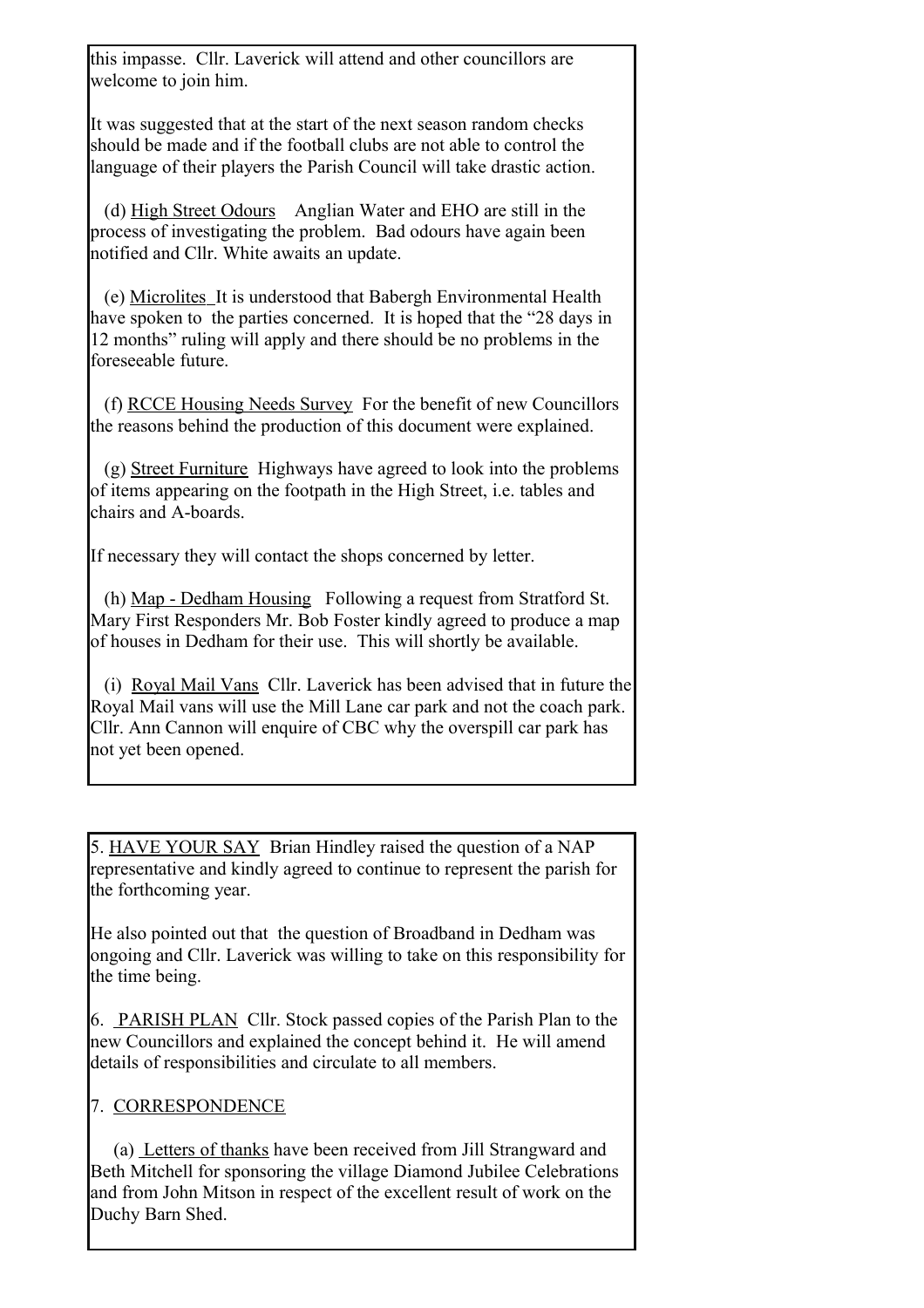(b) Play area in Parson's Field Colchester Borough Homes Ltd. The Parish Council has been asked for an opinion as to the benefit and usage of the children's play area in Parson's Field. This was difficult to ascertain and it was felt that the school and residents of Parson's Field together with residents in Crownfields, Crown Street, (who back onto the area) were best placed to answer this query. Councillor Appleby will appraise the situation.

(c) EALC Correspondence from EALC regarding membership was passed to Cllr. Beeton who will look into the matter for the next meeting.

8. REPORT OF PCSO Incidents in Dedham last month involved a sudden death, two car thefts and the continued theft of heating oil. PCSO Hibben has details of a Fuel-Oil Alarm which is widely recommended.. Action is to be taken against users of vehicles on Fpth.18 to access land at the rear of Brook Street..

9. FOOTPATHS/PLAY AREA/SPORTS FIELD Following heavy rain the footpath alongside Winterflood House (Essex Way) has been flooded owing to a blocked drain.. Cllr. Laverick has spoken to the residents who are now in contact with CBC.

Cllr. Ann Cannon has discussed with Del Bower, Chair Sports & Social Club, the possibility of putting hoggin down in the parking area behind the sports pavilion. This will be discussed further.

| 10. ACCOUNTS It was agreed that the following accounts be paid: |            |           |  |
|-----------------------------------------------------------------|------------|-----------|--|
|                                                                 |            | $\pounds$ |  |
| David Lavender Electrics - Duchy Barn Shed<br>440.00            |            |           |  |
| P.J. Gibbins Ltd.- Duchy Barn Shed                              |            | 18,975.00 |  |
| Mr. A.P. Hodson - Hours worked in April – Maintenance           |            | 162.00    |  |
|                                                                 | <b>PPP</b> | 287.14    |  |
| Mrs. I.M. Hindley – Litter                                      |            | 168.00    |  |
| Assembly Rooms - Meetings                                       |            | 129.50    |  |
| Zurich Municipal Insurance                                      |            | 1,061.67  |  |
| Dynamic Fireworks                                               |            | 2,250.00  |  |
|                                                                 |            |           |  |
| <b>Income: Precept (half-year)</b>                              | £15,795.00 |           |  |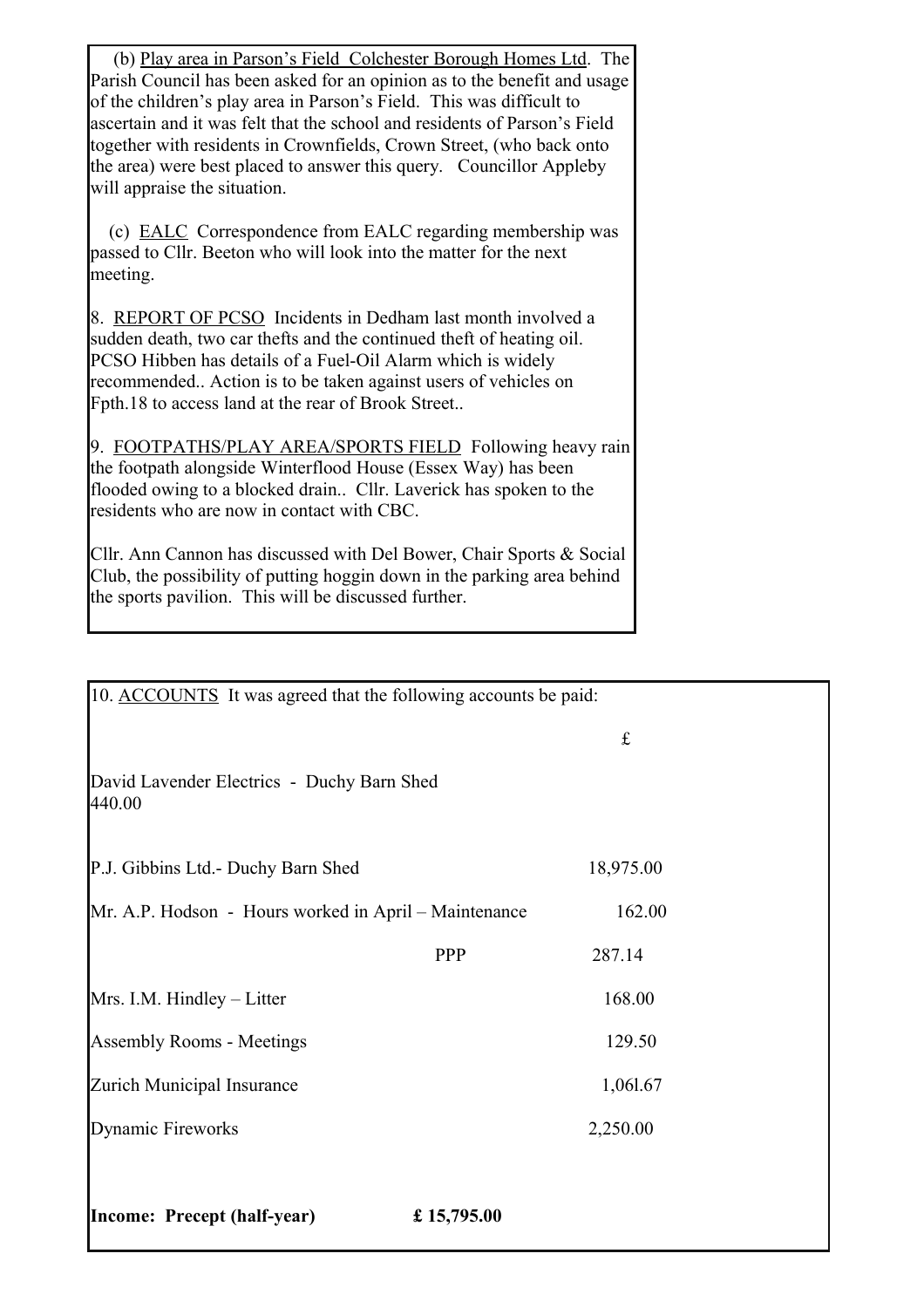| Dedham F.C.                                                                        | 75.00    |  |
|------------------------------------------------------------------------------------|----------|--|
| <b>Diamond Jubilee Celebrations</b>                                                | 1,470.00 |  |
| 106 Grant (DBS)                                                                    | 950.00   |  |
| <b>Essex Env. Trust (DBS)</b>                                                      | 5,000.00 |  |
| <b>SDF</b> (DBS)                                                                   | 2,250.00 |  |
| <b>Big Society Fund (DBS)</b>                                                      | 5,000.00 |  |
| <b>Allotment Assn.</b>                                                             | 220.38   |  |
| 11. PLANNING The Planning sub-Committee has dealt with the following applications: |          |  |

COL/634 Mill House (LB), Birchwood Road, Dedham.

Internal alterations and replacement windows.

Comments: Not enough information awaiting CBC

COL/0661 Gun Hill Garage, Gun Hill Dedham.

Two portacabins and one secure unit.

Comments: Approve conditional

COL/0384 5 Kiln Cottages, Crown Street, Dedham.

Conservatory to rear.

Comments: Approve.

COL/0658 Heath Farm, Long Road East, Dedham.

Single storey rear extension.

Comments: Approve.

COL/0486 Old Church House (LB) The Heath, Dedham.

0487